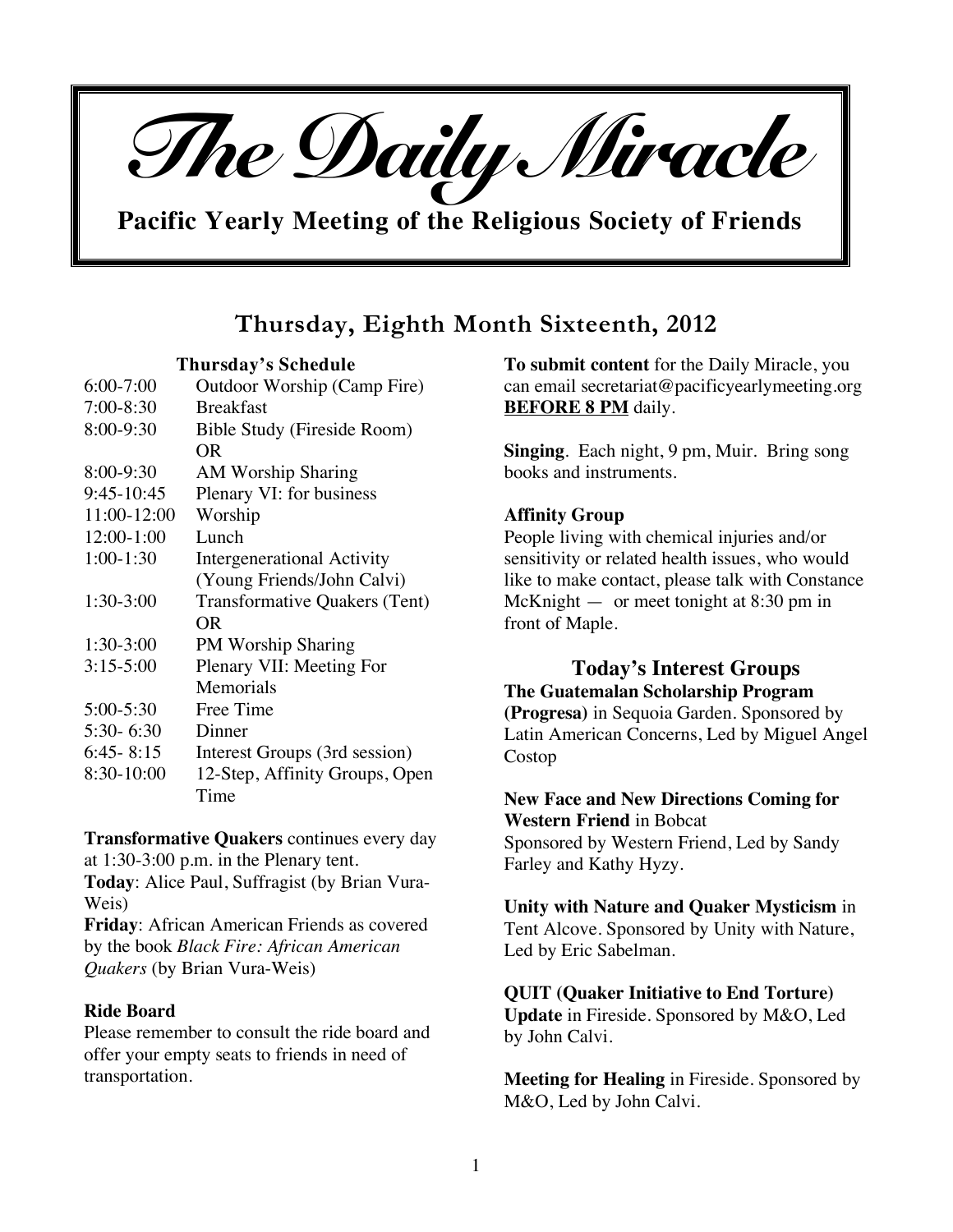**A Quaker Witness for Justice** in Maple. Sponsored by FCLCA, Led by Laurel Gord, Jim Lindburg and Kris Lev-Twombly.

**The Queries and the Advices** in Muir. Sponsored by Discipline Committee. Led by Carolyn Stephenson, Eric Moon and Stratton Jaquette.

**Affinity Group: Quaker Techies Doing Good Work** Sarah Tyrrell has organized a gettogether of Quaker Techies to talk about how our technical interests and skills interface with our Quaker values, particularly around career and job choices. What options are there, that are not connected with defense contracting, big banks, etc.? Today, 8:30 p.m. in Museum.

**The Bookstore** now has copies available of 2012 CPQM Directory, 2012 SCQM Directory and PYM's Faith and Practice (published 2001), all for \$5 each.

**For all incoming** PYM officers, Committee Clerks, and Nominating Committee members who wish to pick up their SCOM 2012 Directory that PYM provides for them, please contact Don Bean. All others can purchase in the bookstore. Pre-orders that go to each MM or WG in SCQM can also see Don Bean to pick up their order.

**Book News** Fresh from the printer, first edition, *Nature's Patchwork Quilt: understanding habitats*, by Mary Miché from Dawn Publications \$8.95. Mary will be happy to sign copies you purchase. We think it a beautiful book. Authors are invited to a Signing Party from 5:00 pm to 9:00 pm this evening at the Bookstore in the Rachel Carson Room.

**Book News Part 2** There are numerous authors among us. It's staggering! Here's what we have in inventory by PYM or PYM connected Friends *Cooking With Sandy*, Sandy Farley

*Earthcare for Children*, Sandy Farley, Tom Farley, and Diana Egly

*EarthLight; Spiritual Wisdom for an Ecological Age*, Edited by Cindy Spring and Anthony Manousos *Enlivened by the Mystery; Quakers and God*, Edited by Kathy Huzy *Family Values*, Eric Newcastle *First Light, Flight from Fear*, Alicia Adams *Healing Heart*; Families [includes a story by Tom Farley] *In Father's Lap*, by Tom Farley *Jonestown Survivor, an Insider's Look* by Laura Johnson Kohl *Letters from Lillian* by Elizabeth Boardman *Move Our Message, How to get America's Ear*, by Susan Strong *On Mother's Lap* by Ann Herbert Scott *Quakers and the Interfaith Movement*, by Anthony Manousos *Relics of America*, by Anthony Manousos *Staying True; Musings of an Odd Duck Quaker Lesbian Approaching Death* by Lynn Waddington *Where Should I Stand? A field guide for Monthly Meeting Clerks*, by Elizabeth Boardman

## Audio/video

*Animal Crackers* CD by Mary Miché *Can We All Be Friends; a boundary crossing conversation with Quakers from the same city but very different worlds*, DVD Betsy Blake, & Coleman Watts *Earthy Tunes* CD by Mary Miché *Holly Daze* CD by Mary Miché *Nature Nuts* CD by Mary Miché *Peace it Together* CD by Mary Miché *Words Go Questing* CD by Tom and Sandy Farley with Eric Sabelman *Words to the Wise* CD by Tom and Sandy Farley with Eric Sabelman

**Affinity Groups Locations – 8:30 pm** Friends of Color – Eucalyptus Living Room Allies of Friends of Color – Sequoia Lodge Occupy Movement – Sequoia Garden LGBTQ – Bobcat Singing – Muir (9 PM) 12 Step Group – Life Lab Quaker Techies Doing Good Work – Museum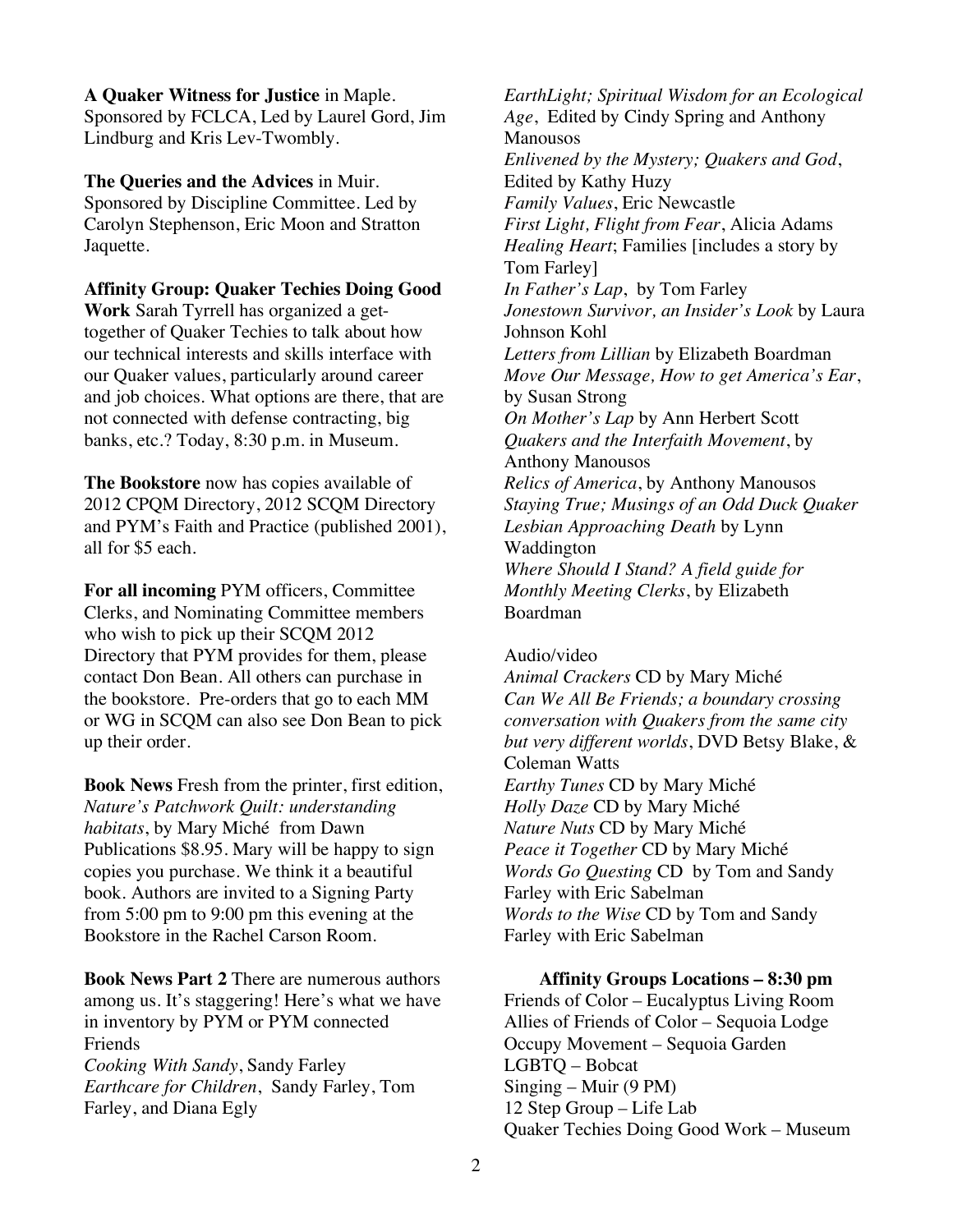**Latin American Concerns** Let's do lunch today! Your chance to talk with Friends from – or who have recently traveled to – Latin America. We'll be at tables inside the Dining Hall, over on side farthest from plenary tent. – Dottie Vura-Weis

**A Quaker Witness for Justice: Prison Truths.**

Sponsor: Friends Committee on Legislation of California. This interest group will feature three participants with an inside knowledge of California's prisons. FCLCA Board Member Norman Skonovd was a whistle-blower with the Department of Corrections, exposing abuses in the "behavioral modification units." FCLCA staff member Dale Richter has a son serving prison time. Laura Magnani of the AFSC was a negotiator for prisoners during the 2010 prison hunger strike. Join us for a discussion of what you can do to correct California's correctional system. Time: today, 6:45, Maple Room

**Friends from Multiracial Families** are invited to the FFMF table at dinner on tonight, on the south side of the Dining Hall for a relaxed time of fellowship and solidarity. Carl Magruder

**Nevadans, Hawaiians, and Californians:** Send a message (for free) to your Senators urging diplomacy, not war, with Iran. Address and sign two blue postcards at the FCNL table in Maple or at the back of the Plenary Tent. Leave at the table and they will be delivered. A little more work, but equally worthwhile: contact your Representative to sign on the Barbara Lee's bill (H.R. 4173) calling for diplomacy with Iran.

**Calling all knitters!** AFSC's West Region San Francisco office is still collecting knitted and crocheted items (see http://www.afghansforAfghans.org for details of items) which we have been sending - for ten years now- to all parts of Afghanistan and the refugee camps in Pakistan.

**AFSC's San Francisco West** office still looking for volunteers for its GI Rights Hotline and "Full Picture" truth-in-recruiting efforts:

contact AFSC's Sandra Schwartz at SSchwartz@afsc.org for details.

**The YPC Committee** is sponsoring an intergenerational worship sharing group today from 1:30 – 3 PM in Owl, on the theme of spiritual growth and mentorship.

**GUATEMALA** Meet Miguel Costop, Director of the Friends Scholarship Program, and learn how rural, poor Mayans are receiving educational opportunities in order to assist and develop their communities. 2012 is the 4th year of the Community Service projects that have benefited hundreds of people beyond the prospects for our students. Next year will be the program's 40th anniversary. Miguel will be here all week and present an Interest Group tonight at 6:45pm.

There is a unique opportunity to go to Guatemala December 3-11, 2012 with 15 other North Americans paired with 15 scholarship students. You will stay in a lovely convent, teach English in the morning (curriculum provided) and explore Antigua in the afternoon. Most who have participated found it such a rich and rewarding experience that they keep coming back. Craft sale to support scholarships is in Maple. There is a larger selection this year from women's cooperatives featuring hand-woven textiles and natural dyes. The sale of crafts is an important source of income for scholarships. Great gifts are available at good prices to provide opportunities to great students.

**Sick of all the bad news?** Pick up a free copy of "Positive News" in the dining hall. Consider subscribing to this hopeful publication.

**The Food for Thought, Food for Body, Food for Spirit, Food for Earth** Interest group discussed a wide range of topics yesterday & we discovered the web of food looks like a spiders web ready to catch a meal. Many friends shared memories of food, memories of grandmothers, fathers, mothers & grandfathers making us food or teaching us how to make food. Instead of trying to answer "how are we going to feed the world?" we were challenged to ask "how can we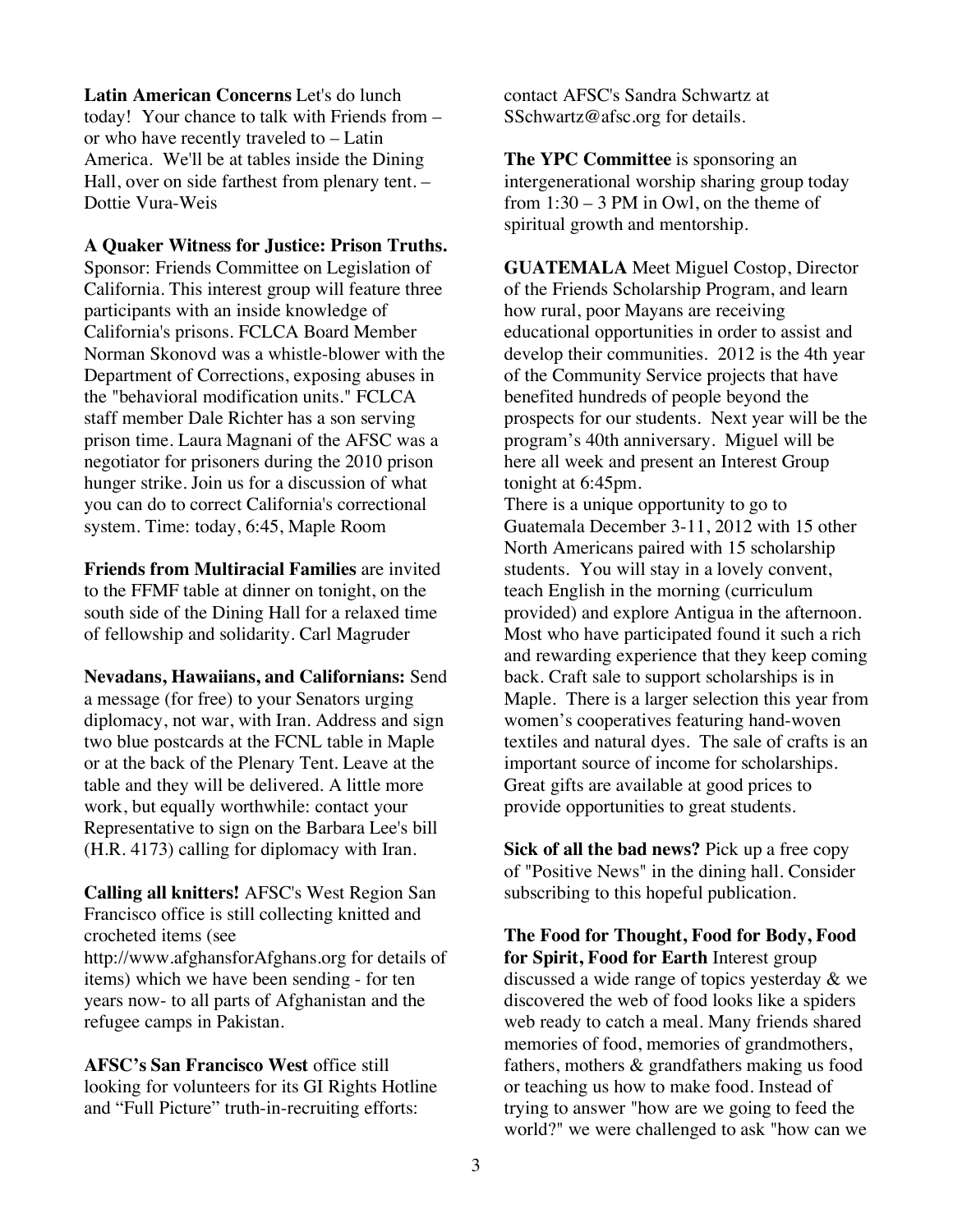create conditions that enable every community to feed itself?" Gardening, local food, the joy of eating what we grow, feeling connected with the food which sustains us. We scratched the surface of this massive topic. We developed relationships, connections, an ecology among friends. Unity with Nature, Maia Wolff

# **FINANCE OPEN COMMITTEE MEETING**

There will be an open Finance Committee meeting at lunch today southeast corner of Dining Hall (inside double doors to the right).

#### **Friends International Center in Ramallah:**

table in Maple. Information, framed prints and booklets from Ramallah Friends Meeting, Ramallah Friends School and International Center. Learn about and support Quaker work in Palestine.

#### **The Future of Book Sales at PYM**

With the closure of the AFSC bookstore in Los Angeles, there is no retail Quaker bookstore on the West Coast. But print-on-paper books (as well as other media) continue to be in demand by Friends and like-minded folk. Earthlight stands ready to take on the distribution of books at Quaker gatherings, and also at non-Quaker events where hands-on sale of publications on concerns carried by Friends may be welcome. Earthlight Magazine was established by Pacific Yearly Meeting Committee on Unity with Nature not long after the 1986 Yearly Meeting session. Becoming an independent non-profit corporation in 2002, EarthLight published a quarterly magazine of spiritual ecology until 2005. This year we are exploring a model for EarthLight's future role in distributing books at Yearly Meeting. We are stocking children's books, which at Quarterly Meetings has been a project of the PYM Religious Education for Children Committee, and books of general interest from FGC and other sources. Without your help, this venture is unlikely to succeed. The EarthLight community needs to grow to carry out this new mission, and you are invited to become part of it. We need volunteers to help in ordering, warehousing, delivery and sale of books, in serving on the EarthLight board,

and in providing financial support for book purchases and operations. EarthLight, 111 Fairmount Avenue, Oakland, CA 94611 – telephone: 510.451.4926 email: admin@earthlight.org - www.earthlight.org

#### **Interest Group: The Queries and the Advices**

Discipline Committee will present a short history of how the Queries and the Advices developed, and then open for your discussion some of the questions that have been brought to us. What is the purpose of the Queries? To whom are we accountable as we answer? What form do you see as more effective, singular or plural? I/we or you? (For example: "How does truth prosper among us/among you?") What queries are most meaningful to you? How does your Meeting use the Queries?

#### **From Arrangements Clerks**

1. The Quiet Room has been moved from Bobcat to Salmon dorm.

2. The kitchen staff have noted that Friends seem to be putting more food on their plates than they can eat, and a lot is ending up in the composting receptacle. They encourage us to consider taking the least if where not sure, and coming back for seconds.

3. If you have an urgent/emergency need during the night, Brian and Dottie are in the big yellow and white canvas tent at the far end of the Blue Jay campgrounds (along the main road across from Eagle dorm).

4. Brian is coordinating projectors for interest groups.

5. Dottie is handling room assignments for affinity groups.

6. Friends are encouraged to visit the displays in Maple for information on Quaker organizations and concerns, as well as craft sales which support PYM related projects

7. Thank you all for your graciousness with us and the Walker Creek Ranch staff.

Brian & Dottie Vura-Weis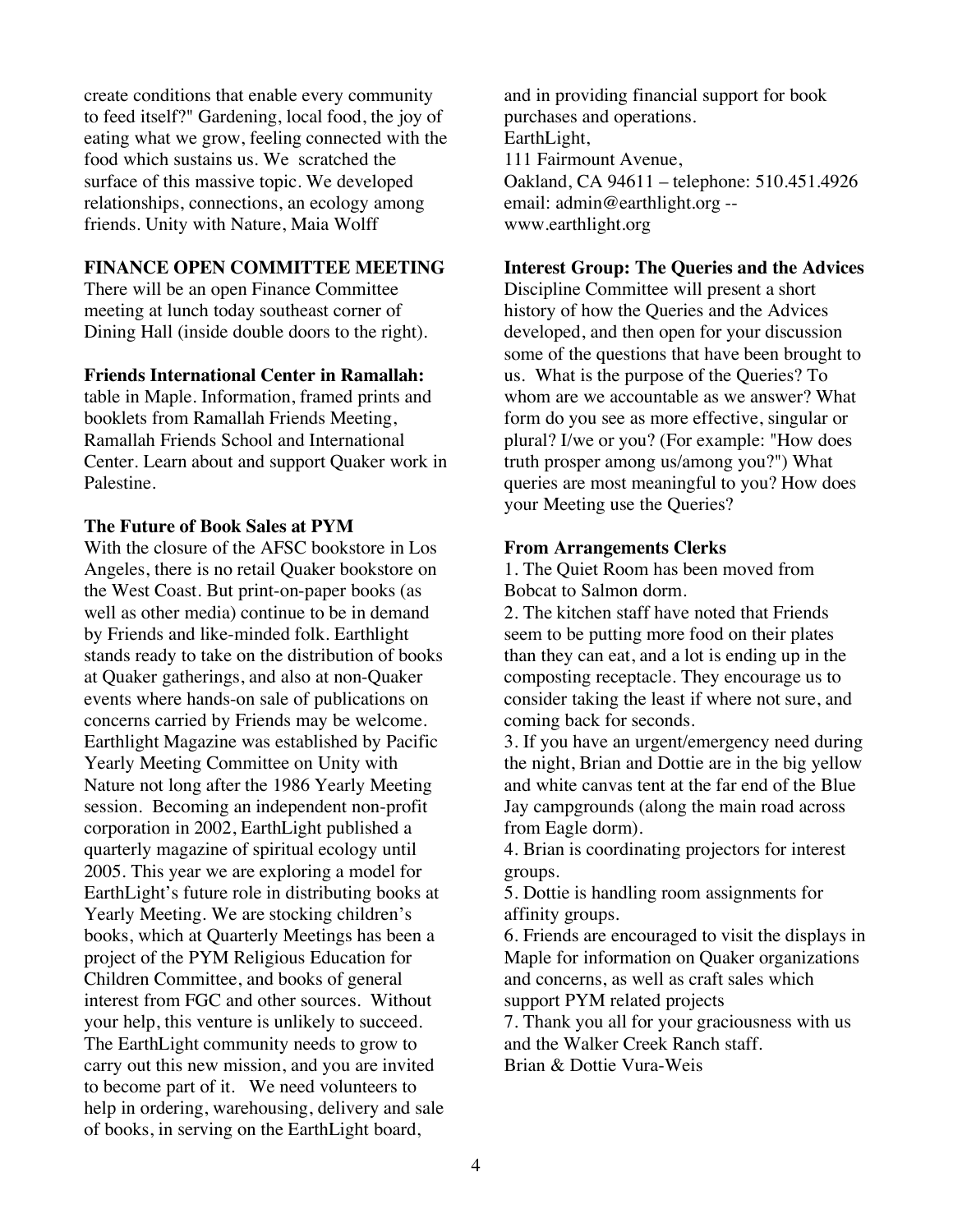**Feinstein Postcards:** During his keynote address, John Calvi requested us to sign and send postcards to California Senator Diane Feinstein, urging her as chair of the Senate Intelligence Committee to release its exhaustive report on the CIA "detention and interrogation practices." 105 postcards have been signed so far and are on their way to Senator Feinstein. Several hundred more cards have been picked up by Friends for distribution back home. Thank you Friends! Please pick up more postcards on the QUIT (Quaker Initiative to End Torture) table in Maple to take back to your meeting and other community groups opposed to torture. This is a good time to pressure Feinstein to do the right thing—before the election! If you have questions or want to help with outreach, see Susan Smith. Small donations for postage and printing are welcome. The can is on the QUIT table in Maple. Thanks!

**Pacific Yearly Meeting is considering a minute brought forth by Peace and Social Order Committee** in support of California's Proposition 34.

**Proposed minute** from Peace & Social Order Committee, co-sponsored by the Racial Justice Subcommittee of M&O: "Pacific Yearly Meeting endorses and encourages California voters to support proposition 34."

A number of California monthly meetings have passed their own minutes to become endorsing congregations listed on the SAFE California web site.

The following minute was approved by Strawberry Creek at its business meeting for the seventh month of 2012 after being considered by Peace, Earthcare, and Social Witness Committee.

"Strawberry Creek Monthly Meeting supports the passage of the Savings, Accountability, and Full Enforcement for California Act, also known as the SAFE California Act, that will appear on the California general election ballot on the sixth day of the eleventh month, 2012. The SAFE California Act will amend our state

constitution to end the death penalty. Friends are in unity in our opposition to capital punishment. However, we are not comfortable with the extent to which the SAFE California Act's campaign promotes life without the possibility of parole. Life in prison without the chance of parole is a very harsh sentence. It denies the possibility that the Spirit might make future changes in a person, such that release might become possible. While we may wish for better ways to address the failures of our current criminal justice system, we understand that this proposition, as currently written, is the best, if not the only, opportunity we have to end the death penalty in California. We recognize that what we do in California will have a powerful effect on the nationwide movement against capital punishment. Defeat of the SAFE California Act would, in effect, confirm the death penalty as a part of California law. Therefore, we direct our clerk to complete and submit a statement of endorsement on behalf of Strawberry Creek Meeting to SAFE California, 237 Kearny Street, #334, San Francisco, CA 94108. This endorsement gives SAFE California permission to use Strawberry Creek Monthly Meeting's name throughout the campaign, including a listing on the campaign website, www.safecalifornia.org. Tom Yamaguchi, clerk of Peace, Earthcare, and

Social Witness Committee of Strawberry Creek Monthly Meeting."

**You are invited** to continue in the spirit of today's Memorial Meeting by coming to the bookstore afterwards during the Free Time slot. Margaret Sorrel will offer a short introduction to *Staying True: Musings of an odd-duck Quaker Lesbian Approaching Death* by Lynn Waddington (clerk of Redwood Forest before her move northward in 1993). The just published book has been described as a "spiritual memoir for the 21st century." 5:15 PM in the PYM bookstore.

## **Do you regret missing the LGBTQ gathering on Tuesday?** Did you have so much fun being there, you'd like to see us all again? You have another chance! 8:30 PM tonight in Bobcat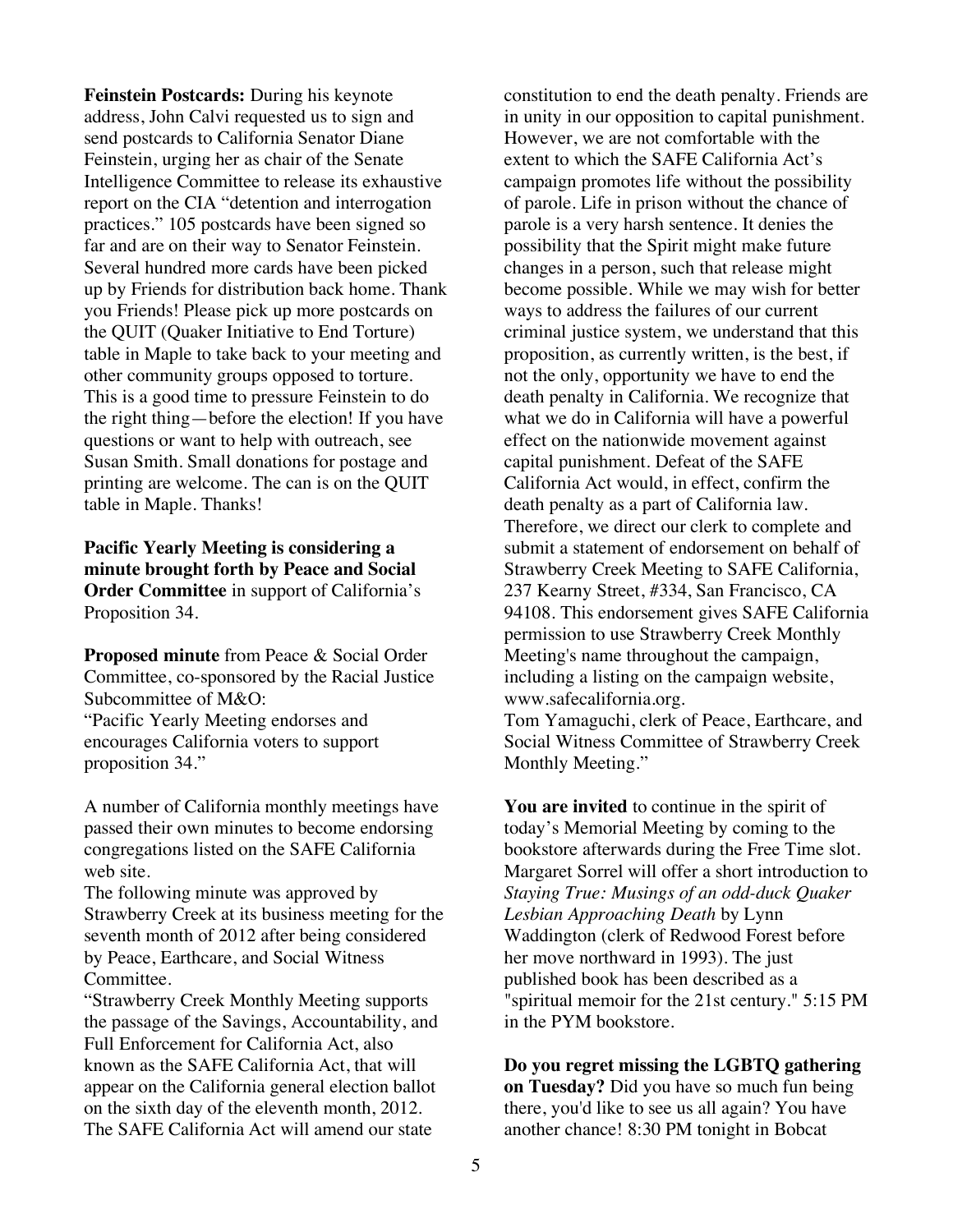(note this is a new venue.) Remember that Q. Queer? Questioning? JYM and AYF especially welcome.

#### **Ride & hospitality in the San Francisco area?** Ramona Hussey of Honolulu Friends Meeting

would love to spend Saturday night with someone and then attend Meeting for Worship on Sunday morning. She added a day on each side of her trip to PYM in hopes of visiting other Meetings. She needs to catch the shuttle to the SFO to be there by 1:30 p.m. Sunday (for a 3 PM flight)

**Morning worship/sharing group #6** is again on the move. For the rest of the week, it will meet in Salmon from 8 AM to 9:30 AM. Other times Salmon is used as the "Quiet Room".

# **"Friends & War Taxes"**

Join us (David & Jan Hartsough, Elizabeth Boardman, & Steve Leeds) for a discussion on war tax resistance. Bring your questions, concerns, share with us the work you're doing, and how we can corporately engage PYM Friends. We'll meet at dinner today, in the outer area of the Dining Hall, just inside the front door to the right.

**Woolman/Sierra Friends Center.** There will be a table designated at dinner tonight for the Woolman semester & Sierra Friends Center. We will gather in the West alcove (left as you enter the Dining Hall). Woolman students, interns, board members (past, present & future) are all welcome!

**Unity with Nature** will show the film *Designing a Great Neighborhood* in Pine at 8:30pm. This film is about a model co-housing project, where future residents participate in the design of their own neighborhood. Directed by Davis Wann, released 2005.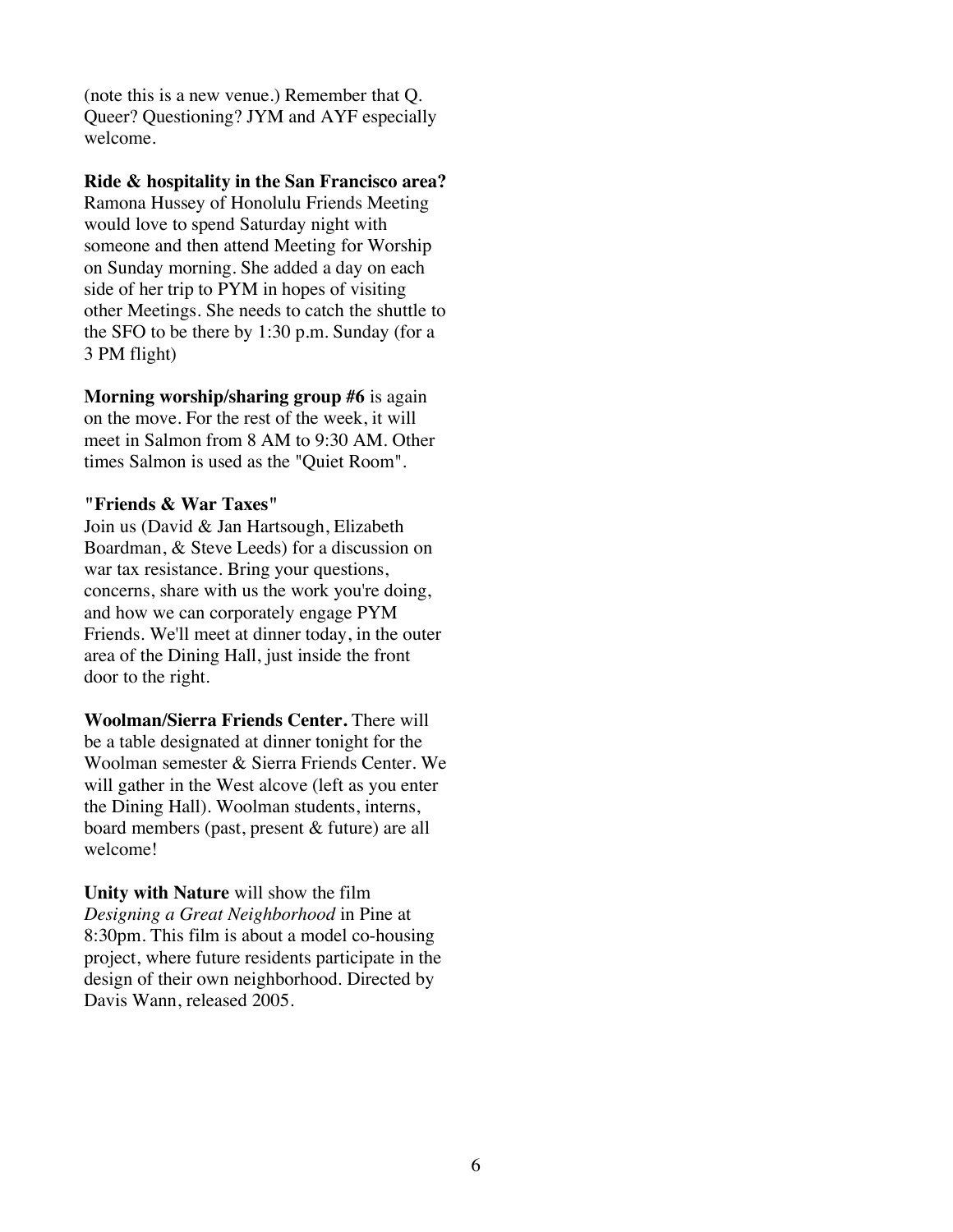# **Pacific Yearly Meeting Proposed 2012-13 Budget**

|                                                | 2012-13         |
|------------------------------------------------|-----------------|
| <b>INCOME</b>                                  | <b>Proposed</b> |
| 4100 - Miscellaneous Contributions to PYM      | 2,000           |
| 4101 - Contributions from Member Meetings      | 118,482         |
| 4102 -- Miscellaneous Income                   |                 |
| 4104 - Return on Invested Capital              | 700             |
| 4105 - Transfer from (to) Unrestricted Reserve | 17,000          |
| 4106 - Transfer from (to) YPC Reserve          | 4,000           |
| <b>TOTAL INCOME</b>                            | 142,182         |
| <b>EXPENSE</b>                                 |                 |
| <b>GENERAL EXPENSES</b>                        |                 |
| 5202 - Clerk's Travel & Discretionary R2713    | 500             |
| 5203 – Expenses of the Officers                | 750             |
| 5204 - Website Hosting                         | 250             |
| 5206 - Young Friends PYM Attendance Assistance | 2,000           |
| 5208 - Travel-Repcom - Mar. & Ann. Sess.       | 9,000           |
| 5209 - Young Friends Officers' Expense         | 100             |
| 5210 - Audit Account R2723                     | 500             |
| 5212 - Latin America Concerns Outreach R2749   | 250             |
| 5213 - PYM Attendance Assistance Fund (M&O)    | 7,000           |
| 5214 – Holding Corporation Expenses            | 5               |
| 5215 - Western Friend                          | 12,000          |
| 5216 - Misc. Operating Expenses                | 200             |
| <b>SUBTOTAL GENERAL EXPENSES</b>               | 32,555          |
| <b>COMMITTEE EXPENSES</b>                      |                 |
| 5221 - Ad Hoc Committees                       | 50              |
| 5222 - Children's Program                      | 300             |
| 5224 - Discipline                              | 1,500           |
| 5225 - Finance                                 | 1,000           |
| 5227 - Junior Yearly Meeting                   | 800             |
| 5228 - Ministry & Oversight                    | 4,950           |
| 5229 - Nominating                              | 3,000           |
| 5230 - Peace & Social Order                    | 300             |
| 5231 - Religious Education for Children        | 500             |
| 5232 - Secretariat                             | 25              |
| 5233 - Sites                                   | 600             |
| 5235 - Unity with Nature                       | 2,000           |
| 5237 - Committee Supplemental Exp. R2714       | 500             |
| 5238 - Latin American Concerns                 | 200             |
| <b>SUBTOTAL COMMITTEE EXPENSES</b>             | 15,725          |